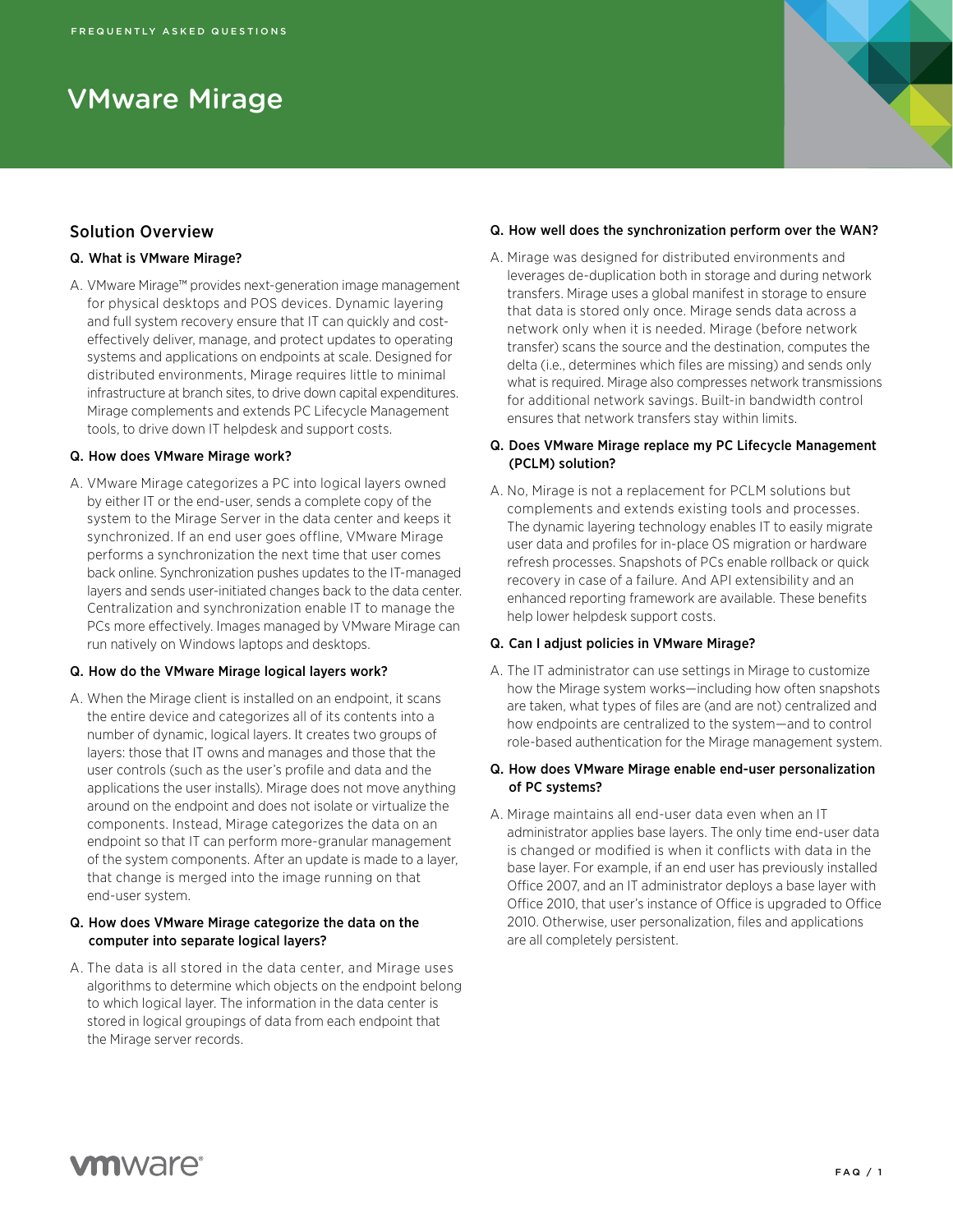# Q. How is data security managed?

A. When it comes to data security:

- Third-party encryption can be used on the Mirage storage volumes in the data center.
- Third-party file-based encryption solutions are compatible with Mirage.
- Server-client communication can be encrypted using SSL.
- NTFS permissions are maintained on all files backed up by Mirage into the data center.
- Administration is role based.
- Full audit logs are provided for tasks initiated in the Mirage console.

# Q. How much of the desktop image is backed up?

A. Mirage provides a backup of the entire PC—not just the files. Restoration is simple, because Mirage restores an exact image of the user's old PC—including personal applications, files and personalization—to the replacement desktop or laptop.

# Q. How granular is the recovery process for a desktop image?

- A. Because of the layering technology in Mirage, IT has three options for desktop recovery:
	- Restore the entire device (OS, applications, user data and profile).
	- Restore just the applications, user data and profile.
	- Restore just the user data and profile.

# Q. Can the end user initiate the repair?

A. No, restore and migration tasks must be initiated by the IT administrator. However, the end user can initiate files or directory restores. Follow-me access to files across devices is also provided via a Web-based file portal.

#### Q. What are the Mirage client bandwidth requirements?

A. Mirage was developed to work effectively over the WAN. On average, Mirage requires 15kb/sec per user, which equals roughly 50MB per user per day. Bandwidth control built into Mirage, and optionally quality of service, can be implemented to ensure that bandwidth is not taxed. The Mirage client also automatically monitors bandwidth and latency to throttle itself up or down, as appropriate, based on user needs.

#### Q. Do users need to be online to use a system managed by Mirage?

A. No. Mirage clients and images are installed directly onto Windows PCs. Mirage enables end users to leverage local computing resources of the device and maintain offline productivity.

#### Q. Are Mirage clients available for DOS, Linux, Mac and UNIX?

A. Mirage clients are supported in Windows XP 32-bit, Windows Vista 32-bit and 64-bit, Windows 7 32-bit and 64-bit, Windows 8, Windows 8.1, and Windows 10 systems. Support for Windows Embedded POS XP SP2, Windows Embedded POSReady 2009, and Windows Embedded POSReady 7 is also available.

# New Features

#### Q. What was new in VMware Mirage 5.6?

A. Mirage 5.6 included support for in place OS migration from Windows 7 to Windows 10, helping accelerate migration to Windows 10 with minimal impact on end users. Common Mirage migration features such as revert to snapshot, to be used as a safety net during migration, and use of Mirage Branch Reflectors became available when migrating to Windows 10. Support for Microsoft SQL Server 2014 Express, Standard, and Enterprise editions was also offered as part of the release. Please refer to the release notes for more information.

# Q. What is new in VMware Mirage 5.7?

A. Mirage 5.7 includes advanced provisioning and disaster recovery support for Windows 10 endpoints. IT can remotely provision new or existing Windows 10 endpoints using base and application layers. Support for bare metal provisioning, bypassing a full Windows installation, is also now offered. Data protection and disaster recovery options for Windows 10 endpoints now include complete machine restore, partial restore (user data and settings only), revert to snapshot, and self-service file recovery. New public API and PowerCLI cmdlets, and wake-on-LAN support for branch reflectors and servers, are now available. Please refer to the release notes for more information.